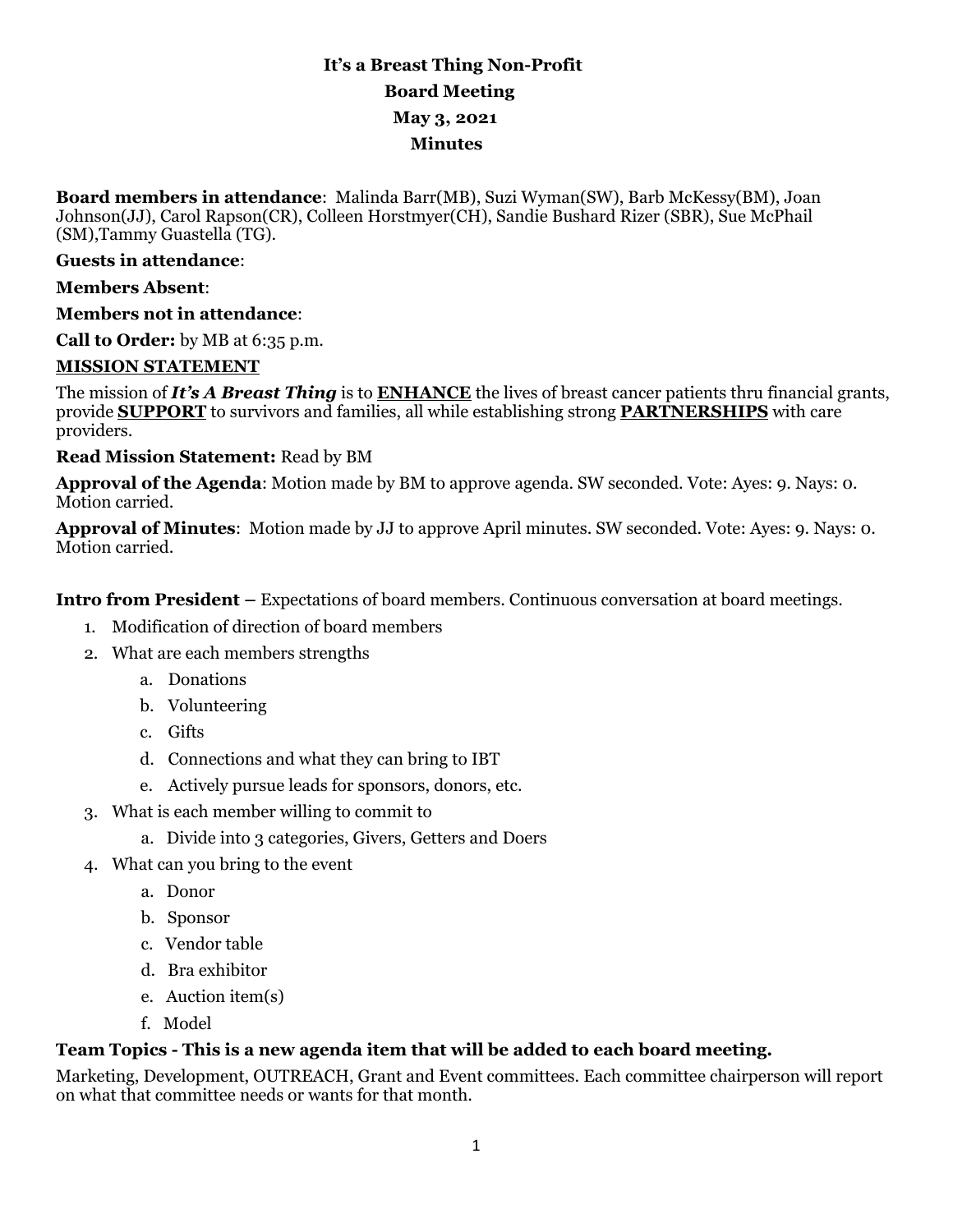**Financial Report:** – SW emailed report  $4/5/21$  to Board Members.

### **Standing Team Reports:**

**EXECUTIVE Team:** MalindaB, SuziW, BarbM, SueM, SandieBR, ColleenH, TBA Treasurer.

# **MARKETING Team:** SuziW, SueM, JoniJ, JJ from M Connections

- 1. Promoting event in mid to late June3.
- 2. BM will order Save the Date cards. Business card size and will check on electronic version Board members will need to distribute.
- 3. Resource Catalogs Community Resource Guide is not non-profit oriented, but should we be listed? SBR has a contact and decision to be made after their discussion.
- 4. McLaren Dr's Small percentage of Dr's will contribute individually and not thru their practice.

# **DEVELOPMENT Team**: MalindaB, CarolR, SandieBR

- 1. Will be meeting to create list of Dr's
- 2. MB proposed campaign 100 women for \$100 breast cancer letter. Board member will send a letter to women they know asking for \$100 donation.

1st contact by mail, follow up twice by email then phone call. Letter should be created July/August.

# **GRANT Team:** SuziW, IreneP, Treasurer

- 1. 15 Grants approved/waiting funding
- 2. 11 Pending additional info
- 3. 12 Pending 2nd grants
- 4. 47 Awarded in 2021
- 5. Dr. Hanses donated \$50,000 to be issued in several increments She would like to see a legacy program established.

# **Grant Total:** Issued to date. 467

Donations received from Links and Dewitt Lioness Club for \$1,000 each

# **OUTREACH Team**: JoniJ, BettyN, JudyT

- 1. OUTREACH documents on IBT website. Dropdown or link? Suzi is checking with Kristy to discuss possibities.
- 2. Survivor group will soon be making contact with past calendar girls. Free tickets will be offered to them but any guest of theirs will pay \$20.
- 3. OUTREACH will use the IBT plastic gift bags at event for literature and drop-offs for #SmallActs.
- 4. Presentation this year is strictly education. No giveaways.

# **Event Team:** TammyG, BarbM

- 1. Items still needed for event are food selection, Save the Dates, Badges, Posters.
- 2. MB wants a pre and post event budget. Big costs are venue, food and printing. Look at lowering printing costs.
- 3. Auction Baskets